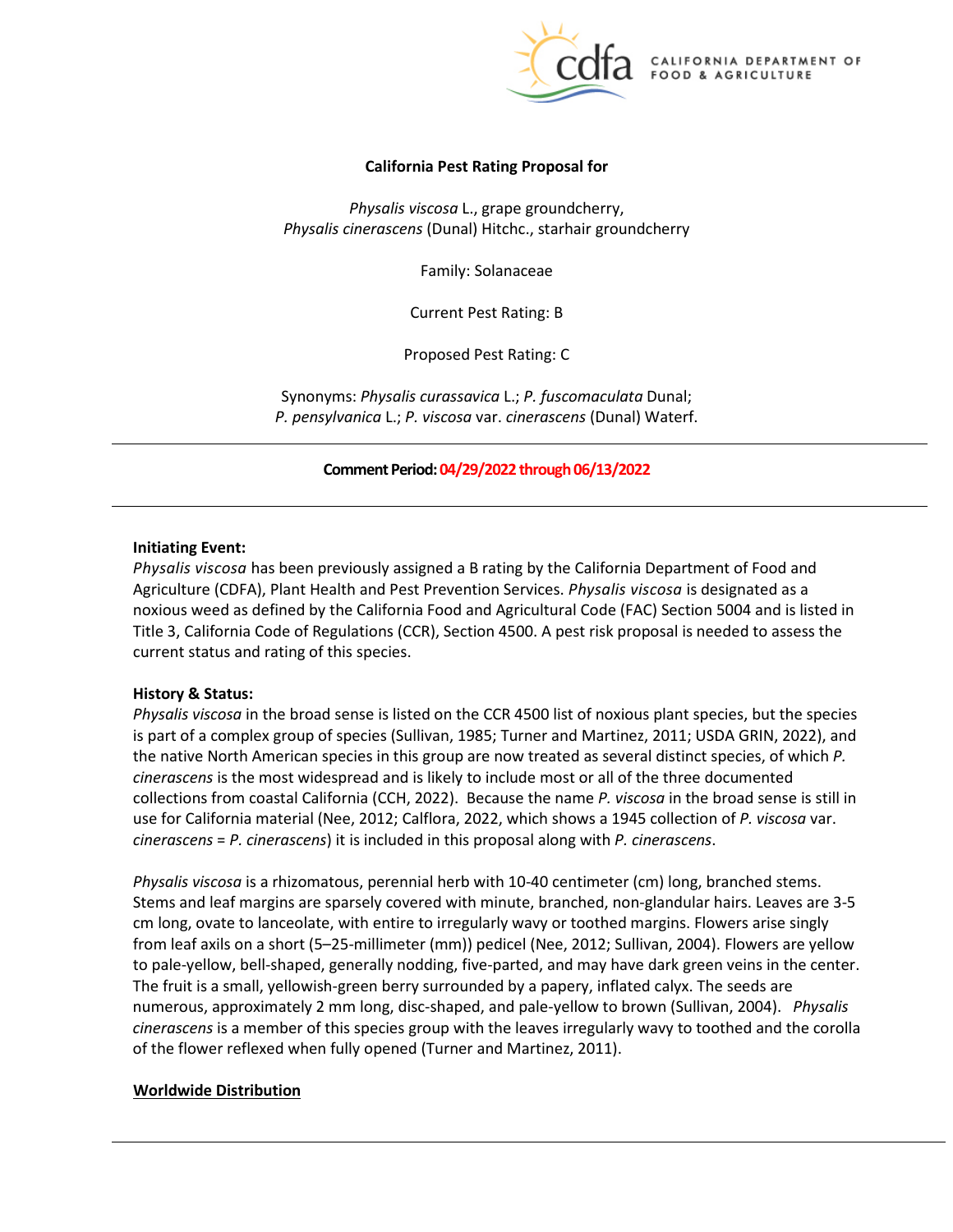

 *cinerascens* is broadly distributed in Texas and Oklahoma and occurs in adjacent areas of New Mexico, Kansas, Missouri, and Arkansas, and south to southern Mexico, while the related species *P. angustifolia*  The *Physalis viscosa* L. complex includes species native to North, Central, and South America. *Physalis viscosa* L. in the strict sense is reported to be native in Bolivia, Paraguay and Argentina and possibly elsewhere in South America (USDA/GRIN, 2022), and is reported as naturalized in Australia, especially in Victoria and New South Wales, where it occurs in disturbed or cultivated areas (eFSA, 2007). *Physalis*  Nutt. occurs in sandy coastal areas from Louisiana to Florida, and *P*. *mollis* Nutt. occurs in interior sandy soils in Texas and southern Okalahoma, Arkansas, and Lousiana (Sullivan, 1985; Turner and Martinez, 2011).

## **Official Control:**

 *Physalis viscosa* in the broad sense is listed on CCR Section 4500 as a noxious weed defined by Section 403 to prevent the introduction and spread of noxious weeds. *Physalis viscosa* is listed as a restricted noxious weed seed defined by California FAC Section 52258 and is subject to tolerances when California FAC Section 5004. The Department is mandated by California FAC, Division 1, Chapter 3, found in agricultural seed shipments.

# **California Distribution:**

 was reported from vouchered collections from one location in Orange County in 1943 and one location in Ventura County from 1945. One collection from Santa Barbara County in 1971 was not designated as to variety (CalFlora, 2022; Consortium of California Herbaria, 2022). As indicated by Nee (2012), *Physalis viscosa* is not listed as naturalized in the flora of California and current populations are not documented *Physalis viscosa* is identified as a waif in California. *Physalis viscosa* var. *cinerascens* (= *P. cinerascens*) in the Calflora or CCH databases.

**California Interceptions**: There are no recorded interceptions of *Physalis viscosa* in the California Department of Food and Agriculture, Pest and Damage Record database (CDFA/PDR database, 2022).

#### **Consequences of Introduction**

# **1) Climate/Host Interaction:** Score is **Medium (2)**

 *Physalis viscosa* occurs in disturbed places (CalFlora, 2022) at elevations of less than 300 meters above sea level (Nee, 2012). In South Australia, *Physalis viscosa* occurs along railways and in cultivated areas, especially under irrigation (eFSA, 2007).

- -Low (1) Not likely to establish in California; or likely to establish in very limited areas
- **- Medium (2) may be able to establish in a larger but limited part of California**
- High (3) likely to establish a widespread distribution in California

# **2) Known Pest Host Range:** Score is **High (3)**

*Physalis viscosa* can occur wherever general ecological conditions exist that are conducive to its survival.

- Low (1) has a very limited host range
- Medium (2) has a moderate host range
- **- High (3) has a wide host range**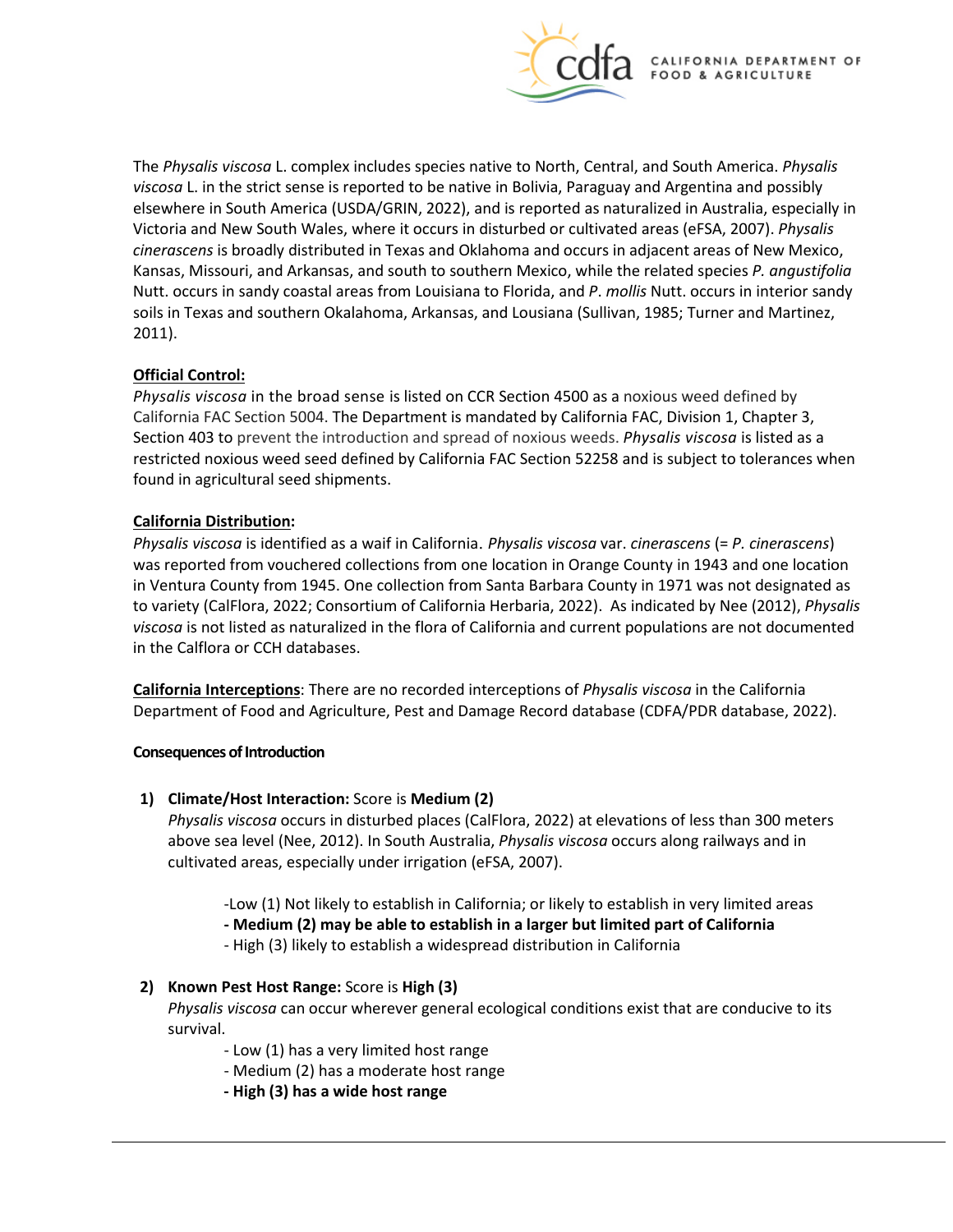

## **3) Pest Dispersal Potential:** Score is **Medium (2)**

 *Physalis viscosa* reproduces by seed and can form colonies (Nee, 2012) via rhizomatous growth. Fruits can also be spread by birds or mammals.

- Low (1) does not have high reproductive or dispersal potential
- **- Medium (2) has either high reproductive or dispersal potential**
- High (3) has both high reproduction and dispersal potential

## **4) Economic Impact:** Score is **Medium (2)**

The CalFlora Database (2022) characterizes *Physalis viscosa* as having "Major" toxicity.

## **A. The pest could lower crop yield.**

- B. The pest could lower crop value (includes increasing crop production costs).
- C. The pest could trigger the loss of markets (includes quarantines).
- D. The pest could negatively change normal cultural practices.
- E. The pest can vector, or is vectored, by another pestiferous organism.
- **F. The organism is injurious or poisonous to agriculturally important animals.**
- G. The organism can interfere with the delivery or supply of water for agricultural uses.

Economic Impact:

- **-** Low (1) causes 0 or 1 of these impacts
- **Medium (2) causes 2 of these impacts**
- High (3) causes 3 or more of these impacts
- **5) Environmental Impact:** Score is **Medium (2)**

*Physalis viscosa* is considered weedy in south-eastern Australia and may be difficult to eradicate due to its vigorous, rhizomatous root system (eFSA, 2007).

- A. The pest could have a significant environmental impact such as lowering biodiversity, disrupting natural communities, or changing ecosystem processes.
- B. The pest could directly affect threatened or endangered species.
- C. The pest could impact threatened or endangered species by disrupting critical habitats**. D. The pest could trigger additional official or private treatment programs.**
- 
- E. The pest significantly impacts cultural practices, home/urban gardening or ornamental plantings.

Environmental Impact:

- **-** Low (1) causes none of the above to occur
- **Medium (2) causes one of the above to occur**
- High (3) causes two or more of the above to occur

 Consequences of introduction to California for *Physalis viscosa* **Medium (11)** 

Low = 5-8 points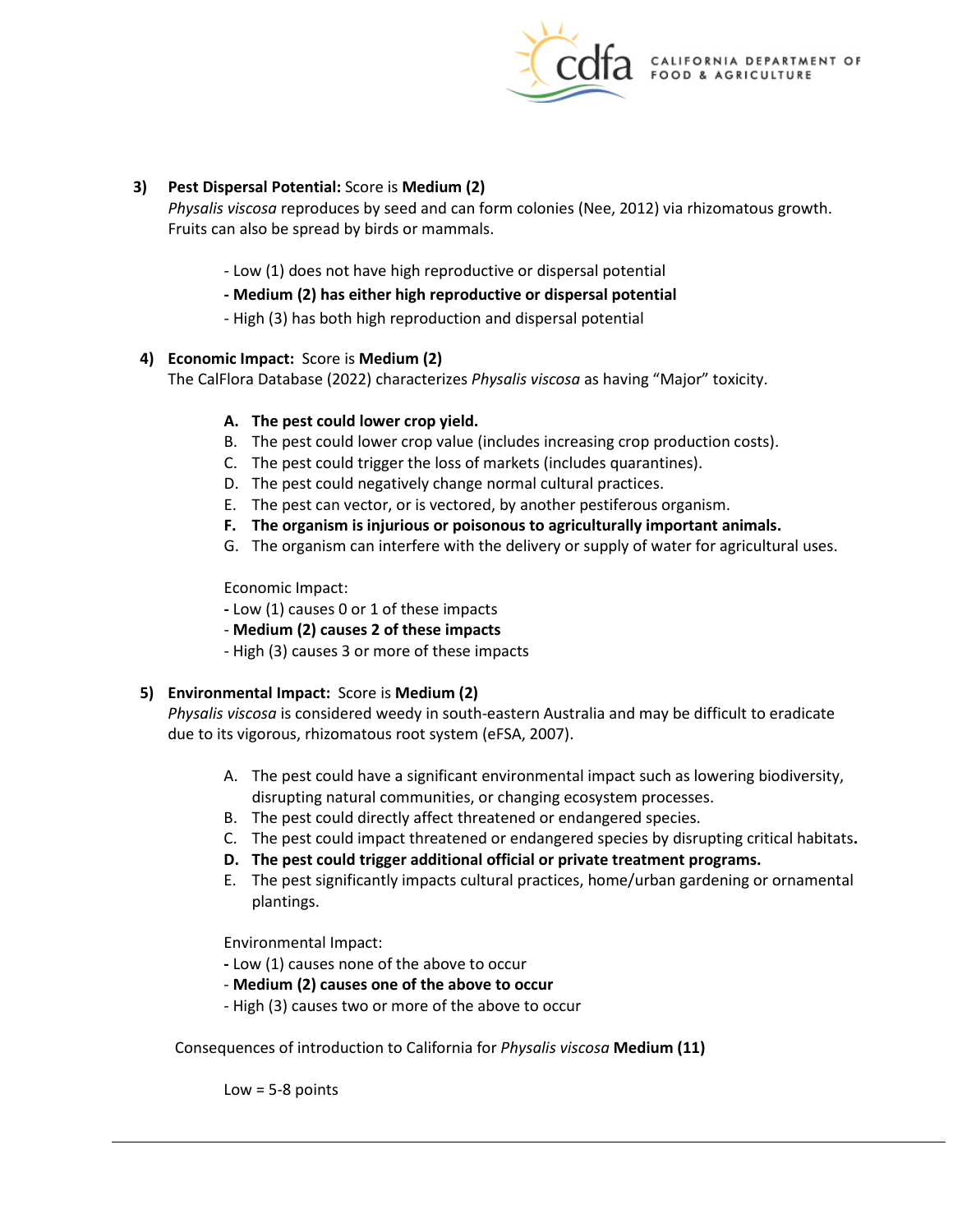

**Medium = 9-12 points**  High = 13-15 points

# **1) Post Entry Distribution and Survey Information**: Score is **Low (-0)**

 The CalFlora and CCH databases contain individual records of *Physalis viscosa* from 1943 in Orange County, 1943 in Ventura County, and 1971 in Santa Barbara County, and there is no documentation of the current presence of the species in the state.

# **-Not established (0) Pest never detected in California or known only from incursions.**

-Low (-1) Pest has a localized distribution in California or is established in one suitable climate/host area (region).

-Medium (-2) Pest is widespread in California but not fully established in the endangered area, or pest established in two contiguous suitable climate/host areas.

 than two contiguous or non-contiguous suitable climate/host areas. -High (-3) Pest has fully established in the endangered area, or pest is reported in more

# **7) Final Score: Medium (11-0=11)**

## **Conclusion and Rating Justification:**

 Due to the score of this analysis, and to help prevent the spread of *Physalis viscosa* or the closely related members of the species group such as *P. cinerascens* to new areas within California, a Crating is recommended.

 American species *P. cinerascens*. The risks to agriculture and the environment entailed by P. *viscosa* and *P. cinerascens* are likely to be similar. **Uncertainty:** Because of the complex taxonomic history of the *Physalis viscosa* species group, it has been unclear which species are involved in the naturalized populations in California and other parts of the world, though it is most likely that the California introductions have involved the North

#### **References**

[Herbaria.](http://ucjeps.berkeley.edu/consortium/about.html) 2022. Berkeley, California. https://www.calflora.org/\_Assessed March 11, 2022 [Calflora:](https://www.calflora.org/) Information on California plants for education, research, and conservation, with data contributed by public and private institutions and individuals, including the [Consortium of California](http://ucjeps.berkeley.edu/consortium/about.html) 

Government of South Australia, Department for Environment and Water, Electronic Flora of South Australia (eFSA), Fact Sheet for *Physalis viscosa*, 2007. [http://www.flora.sa.gov.au/ A](http://www.flora.sa.gov.au/)ssessed March 11, 2022

 California Department of Food and Agriculture (CDFA), Plant Pest Diagnostics Branch, Pest and Damage Record (PDR) Database. Accessed March 11, 2022.

Consortium of California Herbaria (CCH). 2022.<https://ucjeps.berkeley.edu/consortium/>Accessed March 25, 2022.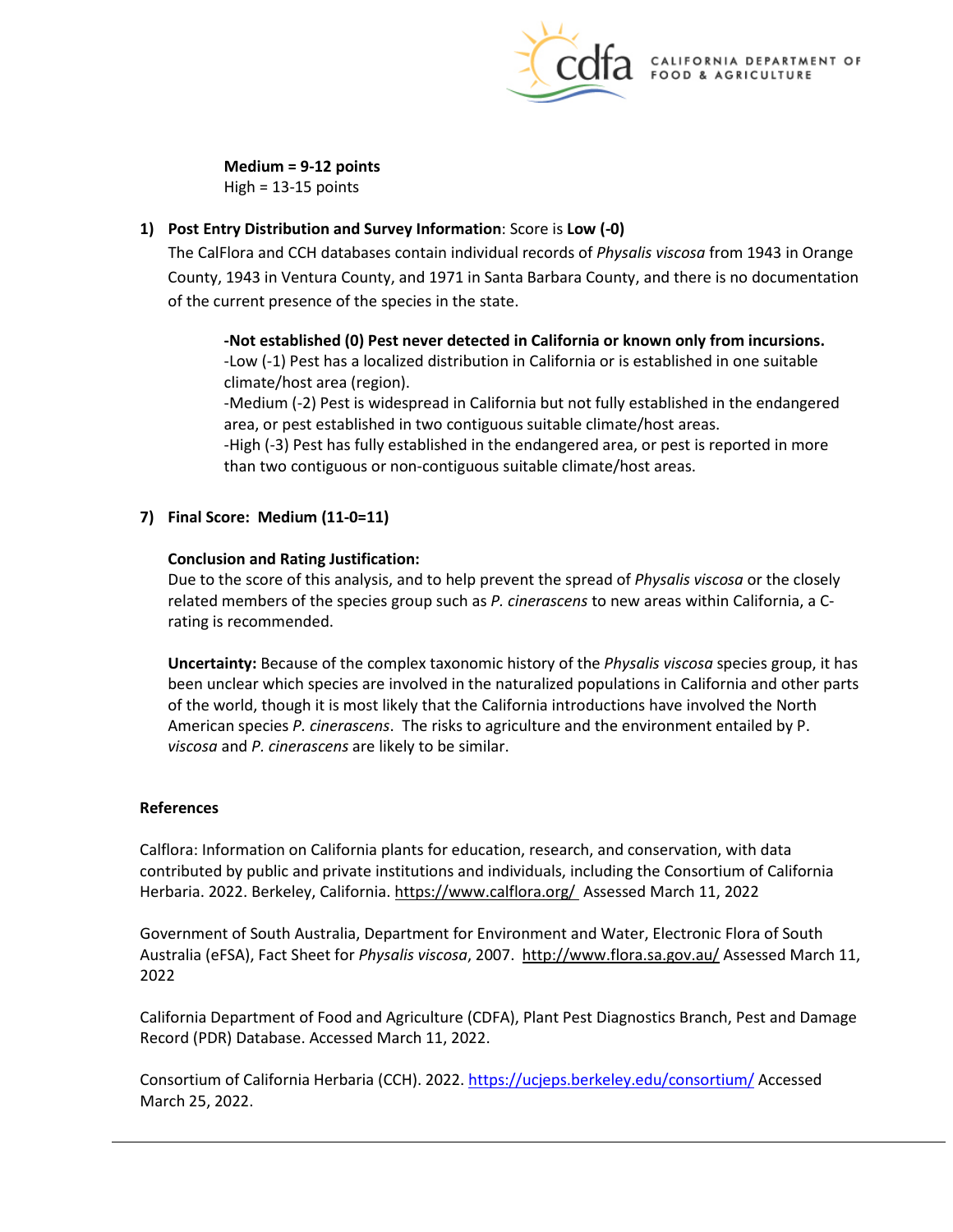

National Plant Board (NPB), State Law and Regulation Summaries. <https://nationalplantboard.org/laws>and-regulations Accessed March 11, 2022

Nee, M. H. 2012. *Physalis viscosa*, in Jepson Flora Project (eds.) Jepson eFlora, <https://ucjeps.berkeley.edu/> Accessed March 11, 2022

 Sullivan, J.R. 1985. Systematics of the *Physalis viscosa* complex (Solanaceae). Systematic Botany 10:426- 444.<www.aspt.net/systematic-botany>

 Sullivan, J.R., 2004. The genus *Physalis* (Solanaceae) in the southeastern United States. Rhodora 106: 305-326. [https://www.jstor.org/stable/23313648?seq=1#metadata\\_info\\_tab\\_contents A](https://www.jstor.org/stable/23313648?seq=1#metadata_info_tab_contents)ccessed March 11, 2022

Tropicos, 2022. Missouri Botanical Garden.<https://www.tropicos.org/name/29600208> Accessed March 11, 2022

 complex (Solanaceae). Phytologia 93:260-269. <http://www.phytologia.org/uploads/2/3/4/2/23422706/932260-269turnerphysalis.pdf>Accessed Turner, B.L., and Martinez, M. 2011. Systematic reassessment of the North American *Physalis viscosa*  March 29, 2022

 System. 2022. Germplasm Resources Information Network (GRIN Taxonomy). National Germplasm Resources Laboratory, Beltsville, Maryland. *https://npgsweb.ars-grin.gov/* Accessed March 11, 2022. United States Department of Agriculture, Agricultural Research Service, National Plant Germplasm

 National Plant Data Team, Greensboro, NC 27401-4901 USA. <https://plants.usda.gov/home/plantProfile?symbol=PHVI17>Accessed March 11, 2022 United States Department of Agriculture, Natural Resources Conservation Service, PLANTS Database,

Author Contact: [Courtney.Albrecht@cdfa.ca.gov](mailto:Courtney.Albrecht@cdfa.ca.gov) 

 **Responsible Party:** Robert Price, Primary State Botanist; California Department of Food and Agriculture; Seed Laboratory and Herbarium; 3294 Meadowview Road, Sacramento, CA 95832; (916) 738-6700; [permits@cdfa.ca.gov.](mailto:permits@cdfa.ca.gov)

**\*Comment Period: 04/29/2022 through 06/13/2022** 

#### **\*NOTE:**

You must be registered and logged in to post a comment. If you have registered and have not received the registration confirmation, please contact us at [permits\[@\]cdfa.ca.gov](https://permits[@]cdfa.ca.gov).

#### **Comment Format:**